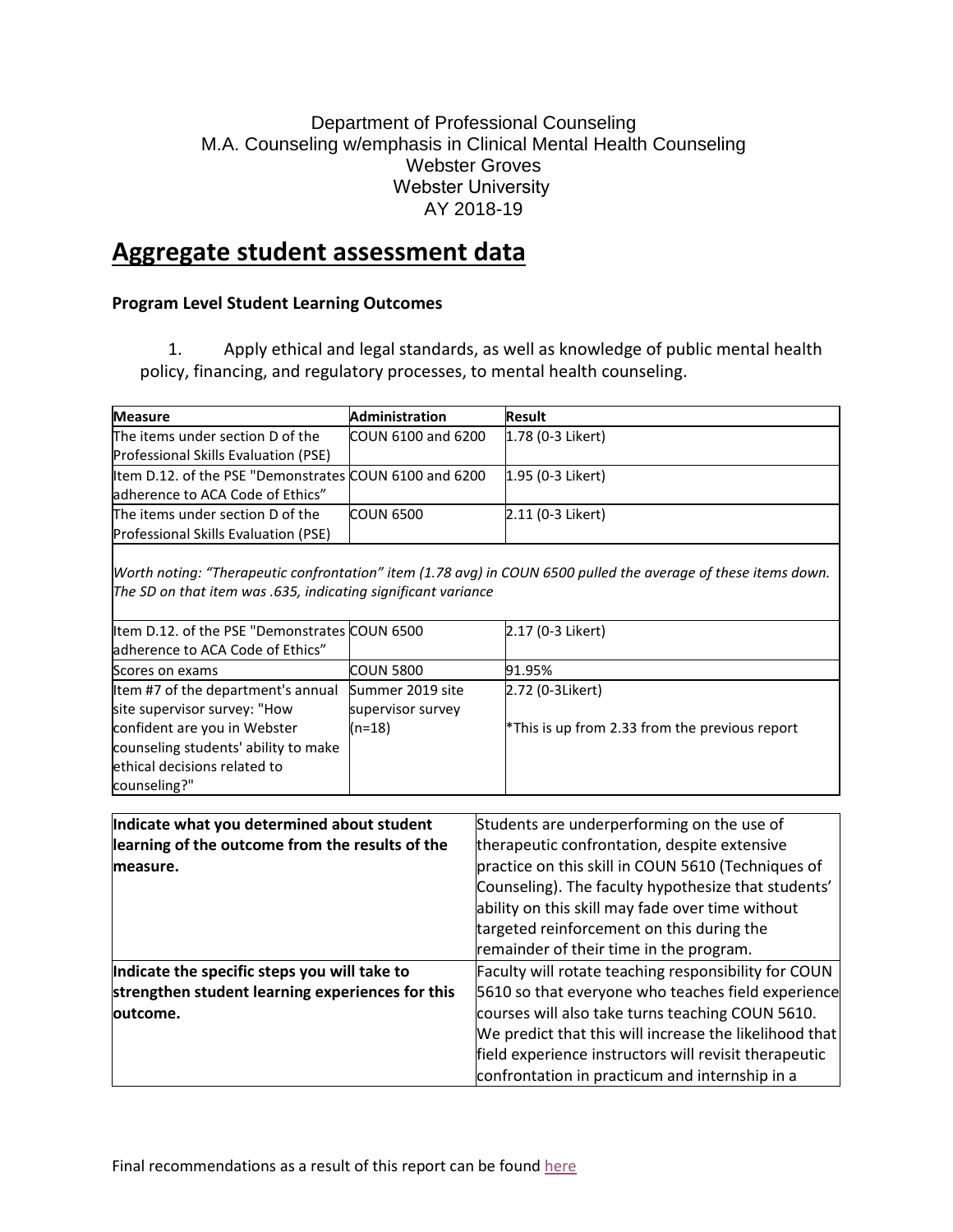|                                                     | manner consistent with the way students learned      |  |
|-----------------------------------------------------|------------------------------------------------------|--|
|                                                     | this skill.                                          |  |
|                                                     |                                                      |  |
| Additionally, we may revise the language of the SLO |                                                      |  |
|                                                     | so that it addresses more general fitness for        |  |
|                                                     | counseling such as competency, ethical behavior,     |  |
|                                                     | and self-awareness such that we will be able to pull |  |
|                                                     | more measures into this SLO.                         |  |
| Indicate how you will communicate results and       | Assessment report will be posted online and the      |  |
| actions to faculty and students.                    | link will be emailed to faculty, alumni, and         |  |
|                                                     | supervisors                                          |  |

2. Implement mental health counseling principles and practices associated with education, prevention, consultation, and intervention.

| <b>Measure</b>                                                                                                                                                                                                                                                                                                                   | <b>Administration</b>                        | <b>Result</b>                                                                                                                                                                                                             |
|----------------------------------------------------------------------------------------------------------------------------------------------------------------------------------------------------------------------------------------------------------------------------------------------------------------------------------|----------------------------------------------|---------------------------------------------------------------------------------------------------------------------------------------------------------------------------------------------------------------------------|
| Final paper in COUN 5050<br><b>HGD</b>                                                                                                                                                                                                                                                                                           | COUN 5050 HGD                                | No data                                                                                                                                                                                                                   |
| Final presentation                                                                                                                                                                                                                                                                                                               | COUN 5630 Substance Abuse                    | Identify addiction: 2.78 (0-3 Likert)<br>Identify population: 3 (0-3 Likert)<br>Identify intervention: 2.21 (0-3 Likert)<br>Research and scholarship: 3 (0-3 Likert)<br>Presentation and collaboration: 2.82 (0-3 Likert) |
| Final career case project                                                                                                                                                                                                                                                                                                        | <b>COUN 5700 Career</b>                      | No data                                                                                                                                                                                                                   |
| The items under section C of COUN 6100 and<br>the Professional Skills<br><b>Evaluation (PSE)</b>                                                                                                                                                                                                                                 | 6200 Practicum                               | 1.77 (0-3 Likert)                                                                                                                                                                                                         |
| The items under section C of COUN 6500 Internship<br>the Professional Skills<br><b>Evaluation (PSE)</b>                                                                                                                                                                                                                          |                                              | 2.24 (0-3 Likert)                                                                                                                                                                                                         |
| Item #2 and 3 of the<br>department's annual site<br>supervisor survey: "How<br>well do Webster counseling<br>students demonstrate their<br>understanding of basic<br>counseling skills?" and "How<br>well do Webster counseling<br>students demonstrate their<br>understanding of counseling<br>interventions?"<br>respectively. | Summer 2019 site supervisor<br>survey (n=18) | Item $2 = 2.5$ (last report was 2.22)<br>Item $3 = 2.167$ (last report was 2.11)<br>(0-3 Likert)                                                                                                                          |

| Indicate what you determined about student      | Students are performing as expected on this     |
|-------------------------------------------------|-------------------------------------------------|
| learning of the outcome from the results of the | standard, and show a steady progression of      |
| measure.                                        | improvement over time. However, not all faculty |
|                                                 | are inputting data consistently.                |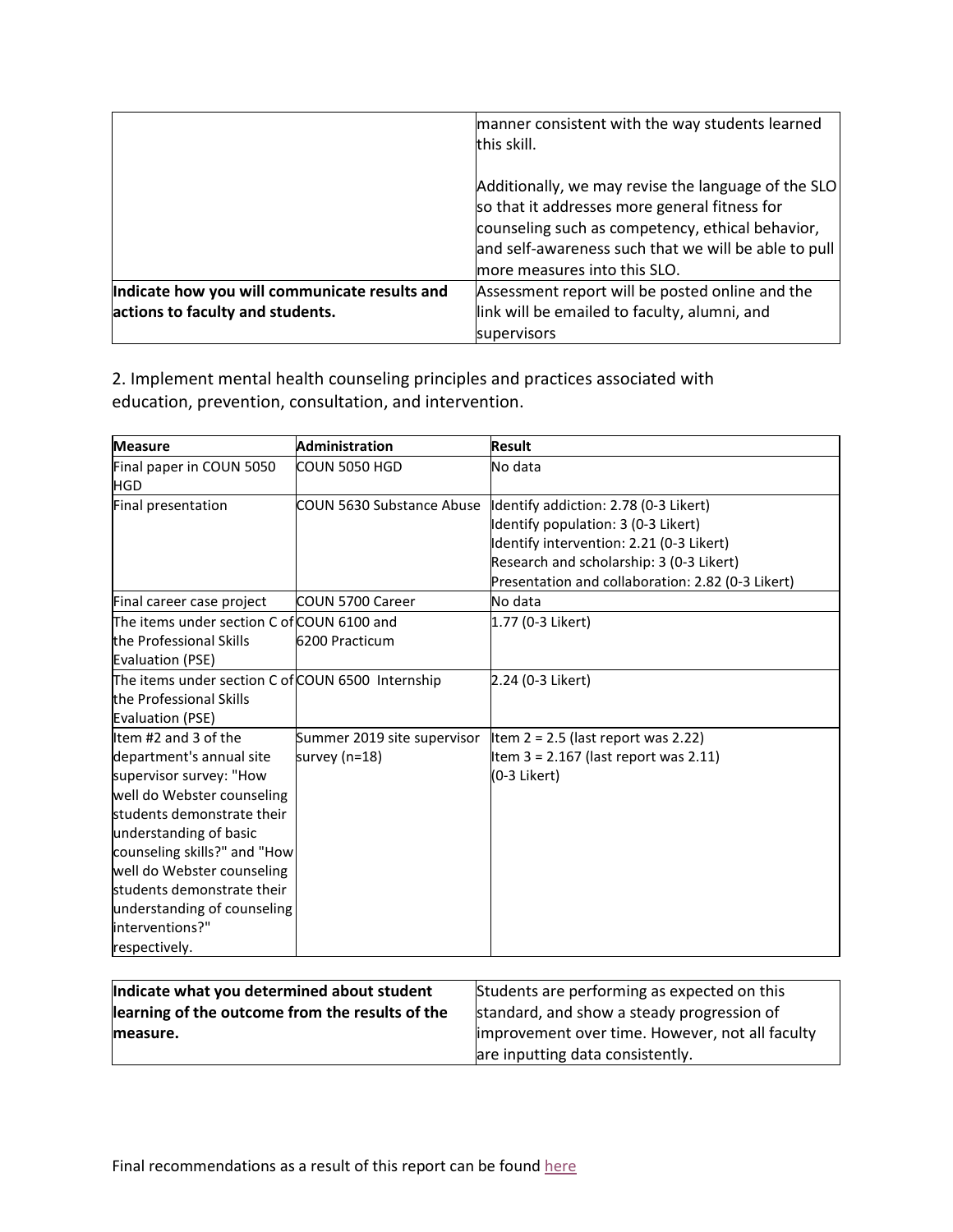| Indicate the specific steps you will take to     | We may revise the language of this SLO so that it   |
|--------------------------------------------------|-----------------------------------------------------|
| strengthen student learning experiences for this | addresses the use of clinical skills more broadly.  |
| loutcome.                                        | Director of Assessment will review process for data |
|                                                  | collection with faculty to increase response rate.  |
| Indicate how you will communicate results and    | Assessment report will be posted online and the     |
| actions to faculty and students.                 | link will be emailed to faculty, alumni, and        |
|                                                  | supervisors. Director of Assessment will reach out  |
|                                                  | to faculty to review process for data collection.   |

3. Describe how living in a multicultural society impacts clients and apply effective advocacy strategies to enhance mental health services

| <b>Measure</b>                                             | <b>Administration</b> | <b>Result</b>  |
|------------------------------------------------------------|-----------------------|----------------|
| PSE scores for the following items:                        | COUN 5100 S&C         | $C.1. = 2$     |
| C.1 Demonstrates awareness of own belief system,           | <b>Foundations</b>    | $C. 2. = 2$    |
| values, needs, and biases                                  |                       | $C. 3. = 2$    |
| C. 2. Demonstrates awareness of own cultural, ethnic,      |                       |                |
| racial identity                                            |                       | (0-3 Likert)   |
| C.3 Respects cultural, individual and role differences,    |                       |                |
| including but not limited to those related to age, gender, |                       |                |
| race, ethnicity, national origin, religion, sexual         |                       |                |
| orientation, disability, language, and SEC status.         |                       |                |
| PSE scores for the following items:*                       | COUN 6100 and 6200    | $C.1 = 2.07$   |
| C.1 Demonstrates awareness of own belief system,           |                       | $C. 2. = 2.07$ |
| values, needs, and biases                                  |                       | $C. 3. = 2.07$ |
| C. 2. Demonstrates awareness of own cultural, ethnic,      |                       |                |
| racial identity                                            |                       | (0-3 Likert)   |
| C.3 Respects cultural, individual and role differences,    |                       |                |
| including but not limited to those related to age, gender, |                       |                |
| race, ethnicity, national origin, religion, sexual         |                       |                |
| orientation, disability, language, and SEC status. COUN    |                       |                |
| 6100 and COUN 6200                                         |                       |                |
| PSE scores for the following items:*                       | <b>COUN 6500</b>      | $C.1 = 2.38$   |
| C.1 Demonstrates awareness of own belief system,           |                       | $C. 2. = 2.35$ |
| values, needs, and biases                                  |                       | $C. 3. = 2.37$ |
| C. 2. Demonstrates awareness of own cultural, ethnic,      |                       |                |
| racial identity                                            |                       | (0-3 Likert)   |
| C.3 Respects cultural, individual and role differences,    |                       |                |
| including but not limited to those related to age, gender, |                       |                |
| race, ethnicity, national origin, religion, sexual         |                       |                |
| orientation, disability, language, and SEC status. COUN    |                       |                |
| 6500                                                       |                       |                |

\*While the items in measure 1 and measure 2 are the same, I have chosen to break these out into separate measures because students are first exposed to multicultural competency in COUN 5100, and, after repeated exposure to these concepts throughout our curriculum, they apply their knowledge in practicum (COUN 6100 and COUN 6200) and internship (COUN 6500). Therefore, I used 2 measures for this instead of one because I wanted to be able to demonstrate students' growth on this crucial SLO over time.

| Indicate what you determined about student      | Students are performing as expected on this |
|-------------------------------------------------|---------------------------------------------|
| learning of the outcome from the results of the | standard, and show a steady progression of  |
| measure.                                        | limprovement over time.                     |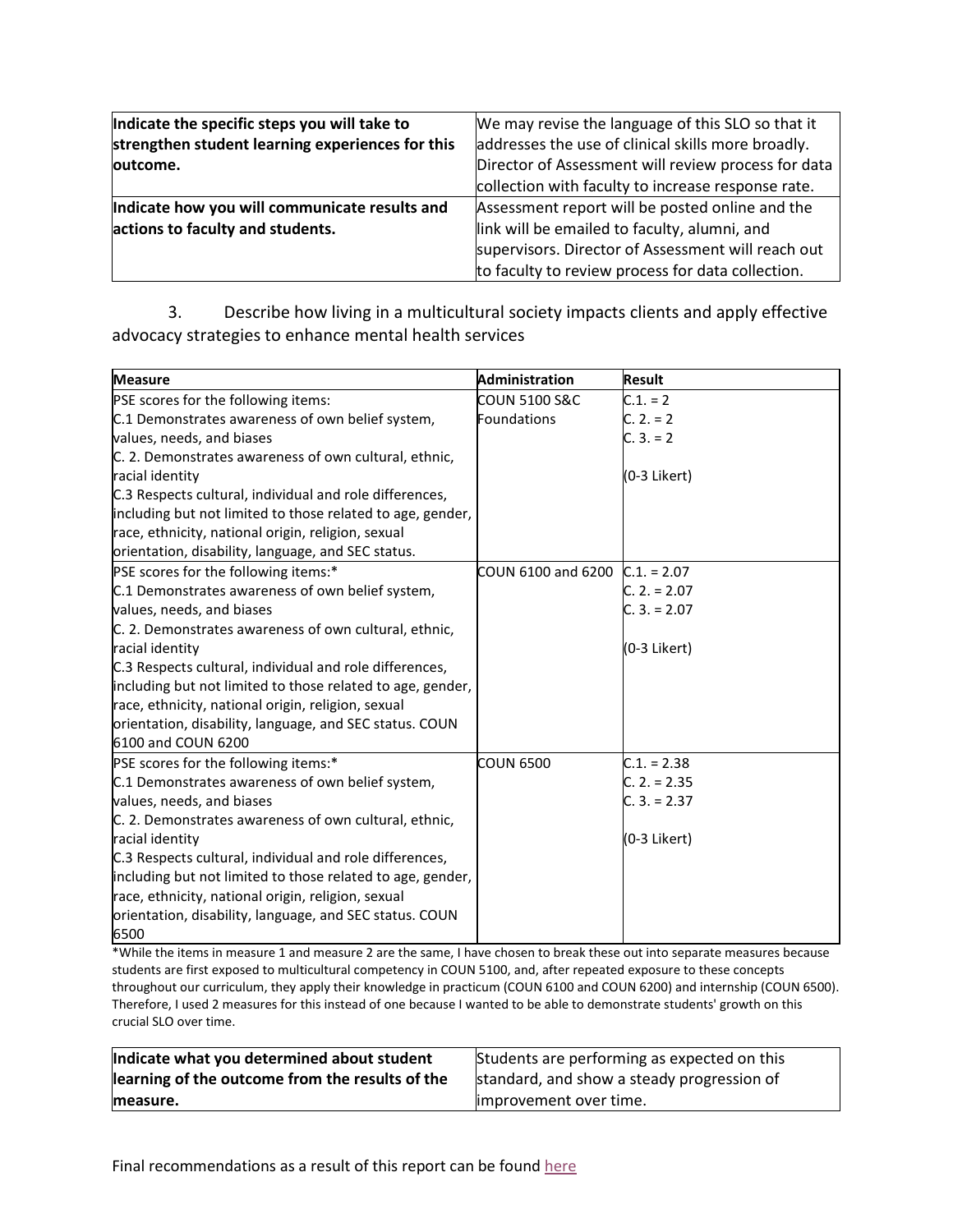| Indicate the specific steps you will take to     | In the upcoming AY we will collect more formal       |
|--------------------------------------------------|------------------------------------------------------|
| strengthen student learning experiences for this | data on the Cultural Research/Social Justice         |
| outcome.                                         | assignment in COUN 5100. Director of Assessment      |
|                                                  | will review process for data collection with faculty |
|                                                  | to increase response rate. We will also consider     |
|                                                  | revising the language of this SLO for clarity,       |
|                                                  | measurability, and transparency.                     |
| Indicate how you will communicate results and    | Assessment report will be posted online and the      |
| actions to faculty and students.                 | link will be emailed to faculty, alumni, and         |
|                                                  | supervisors. Director of Assessment will reach out   |
|                                                  | to faculty to review process for data collection.    |
|                                                  |                                                      |

4. Employ various assessment techniques associated with professional mental health counseling to appropriately intervene in meeting the needs of diverse clients.

| <b>Measure</b>                                                                                                                                                               | Administration   | <b>Result</b>        |
|------------------------------------------------------------------------------------------------------------------------------------------------------------------------------|------------------|----------------------|
| Students performance on exams in COUN<br>5220 Assessment                                                                                                                     | <b>COUN 5220</b> | 99.2%                |
| Item E.3. of the Professional Skills Evaluation COUN 6100 and 6200<br>(PSE), which asks how well a student<br>"Demonstrates ability to measure outcomes<br>based on theory." |                  | 1.16<br>(0-3 Likert) |
| Item E.3. of the Professional Skills Evaluation COUN 6500<br>(PSE), which asks how well a student<br>"Demonstrates ability to measure outcomes<br>based on theory."          |                  | 1.72<br>(0-3 Likert) |

| Indicate what you determined about student<br>learning of the outcome from the results of the<br>measure.     | Students are performing as expected on this<br>standard, and show a steady progression of<br>improvement over time. While they have some<br>difficulty in measuring outcomes based on theory,<br>the faculty agree that their performance is<br>developmentally appropriate for beginning<br>counselors.                                                                                                                                                      |
|---------------------------------------------------------------------------------------------------------------|---------------------------------------------------------------------------------------------------------------------------------------------------------------------------------------------------------------------------------------------------------------------------------------------------------------------------------------------------------------------------------------------------------------------------------------------------------------|
| Indicate the specific steps you will take to<br>strengthen student learning experiences for this<br>loutcome. | In order to capture a more holistic understanding of<br>students' learning of assessment, we will replace<br>the exams in COUN 5220 with individual outcomes<br>from their self-assessment project in that class.<br>Director of Assessment will add these outcomes to<br>Canvas Outcomes data collection system, create<br>new artifact in Canvas and attach these outcomes,<br>and export to Canvas Commons so that faculty may<br>import to their courses. |
| Indicate how you will communicate results and<br>actions to faculty and students.                             | Assessment report will be posted online and the<br>link will be emailed to faculty, alumni, and<br>supervisors. Director of Assessment will reach out                                                                                                                                                                                                                                                                                                         |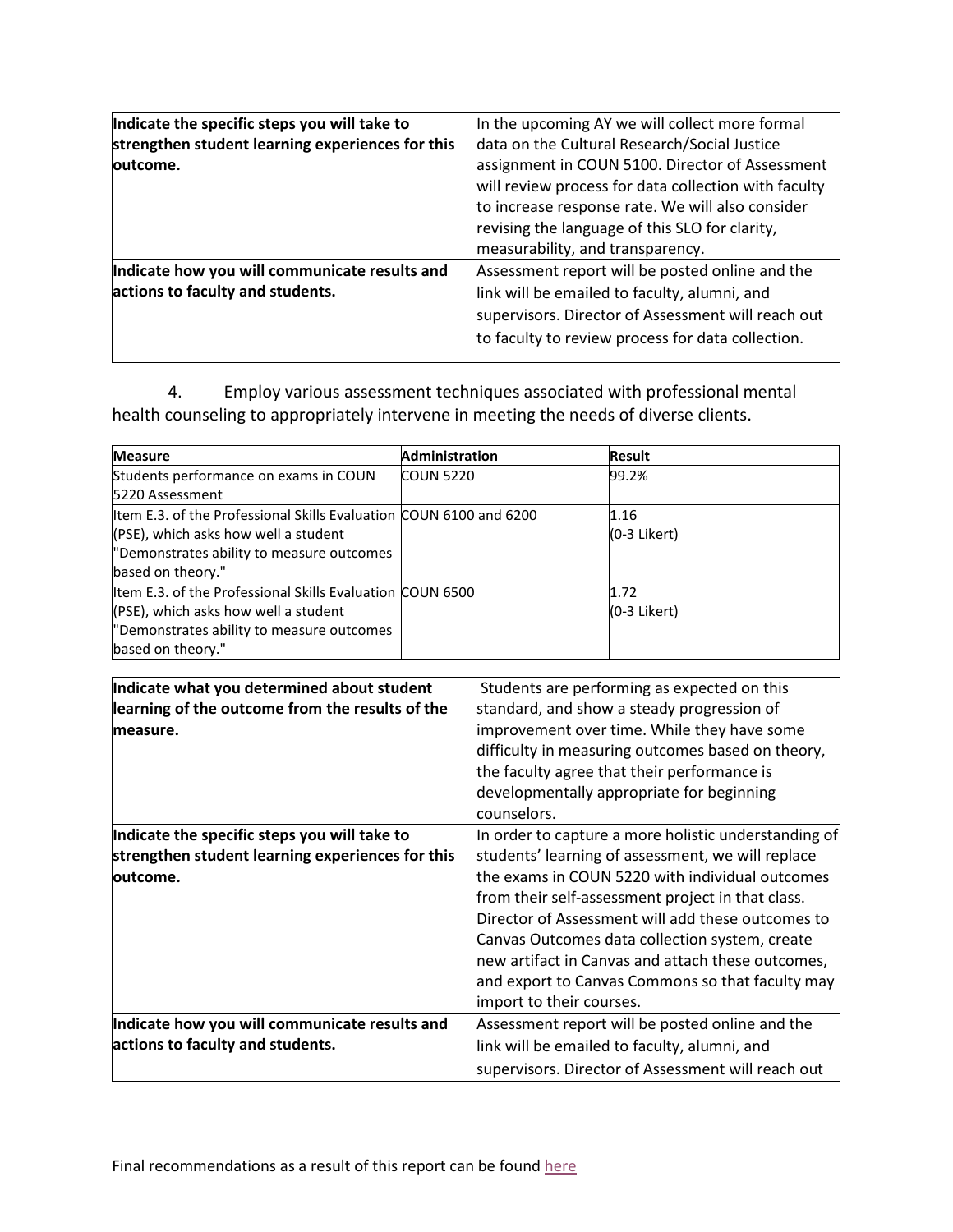| to faculty to amend and review process for data |
|-------------------------------------------------|
| collection.                                     |
|                                                 |

5. Apply evidence-based research literature associated with professional mental health counseling to meet the needs of clients living in a diverse society. 

| <b>Measure</b>                                                       | <b>Administration</b>       | <b>Result</b>                         |
|----------------------------------------------------------------------|-----------------------------|---------------------------------------|
| Final submission of research proposal                                | COUN 5850 Research and      | No data                               |
|                                                                      | <b>Program Evaluation</b>   |                                       |
| All items of section E of the Professional Skills COUN 6100 and 6200 |                             | 1.87                                  |
| Evaluation (PSE)                                                     |                             | (0-3 Likert)                          |
| All items of section E of the Professional Skills COUN 6500          |                             | 2.14                                  |
| Evaluation (PSE)                                                     |                             | (0-3 Likert)                          |
| Item #2 and 3 of the department's annual                             | Summer 2019 site supervisor | Item $2 = 2.5$ (last report was 2.22) |
| site supervisor survey: "How well do Webster survey (n=18)           |                             | Item $3 = 2.167$ (last report was     |
| counseling students demonstrate their                                |                             | 2.11)                                 |
| understanding of basic counseling skills?" and                       |                             | (0-3 Likert)                          |
| "How well do Webster counseling students                             |                             |                                       |
| demonstrate their understanding of                                   |                             |                                       |
| counseling interventions?" respectively.                             |                             |                                       |

| Students are performing as expected on this         |
|-----------------------------------------------------|
| standard, and show a steady progression of          |
| improvement over time. Faculty did share that       |
| based on their experience students struggle with    |
| the items on section E of the PSE (integrating      |
| theory with practice), and that it would be helpful |
| to include additional measures for this.            |
| In order to capture a more holistic understanding   |
| of students' application of theory to practice, we  |
| will begin collecting aggregate data on students'   |
| case conceptualization assignment in COUN 6500.     |
| Director of Assessment will add these outcomes to   |
| Canvas Outcomes data collection system, create      |
| new artifact in Canvas and attach these outcomes,   |
| and export to Canvas Commons so that faculty may    |
| import to their courses. We will also consider      |
| revising the language of this SLO for clarity,      |
| measurability, and transparency.                    |
| Assessment report will be posted online and the     |
| link will be emailed to faculty, alumni, and        |
| supervisors. Director of Assessment will reach out  |
| to faculty to amend and review process for data     |
| collection.                                         |
|                                                     |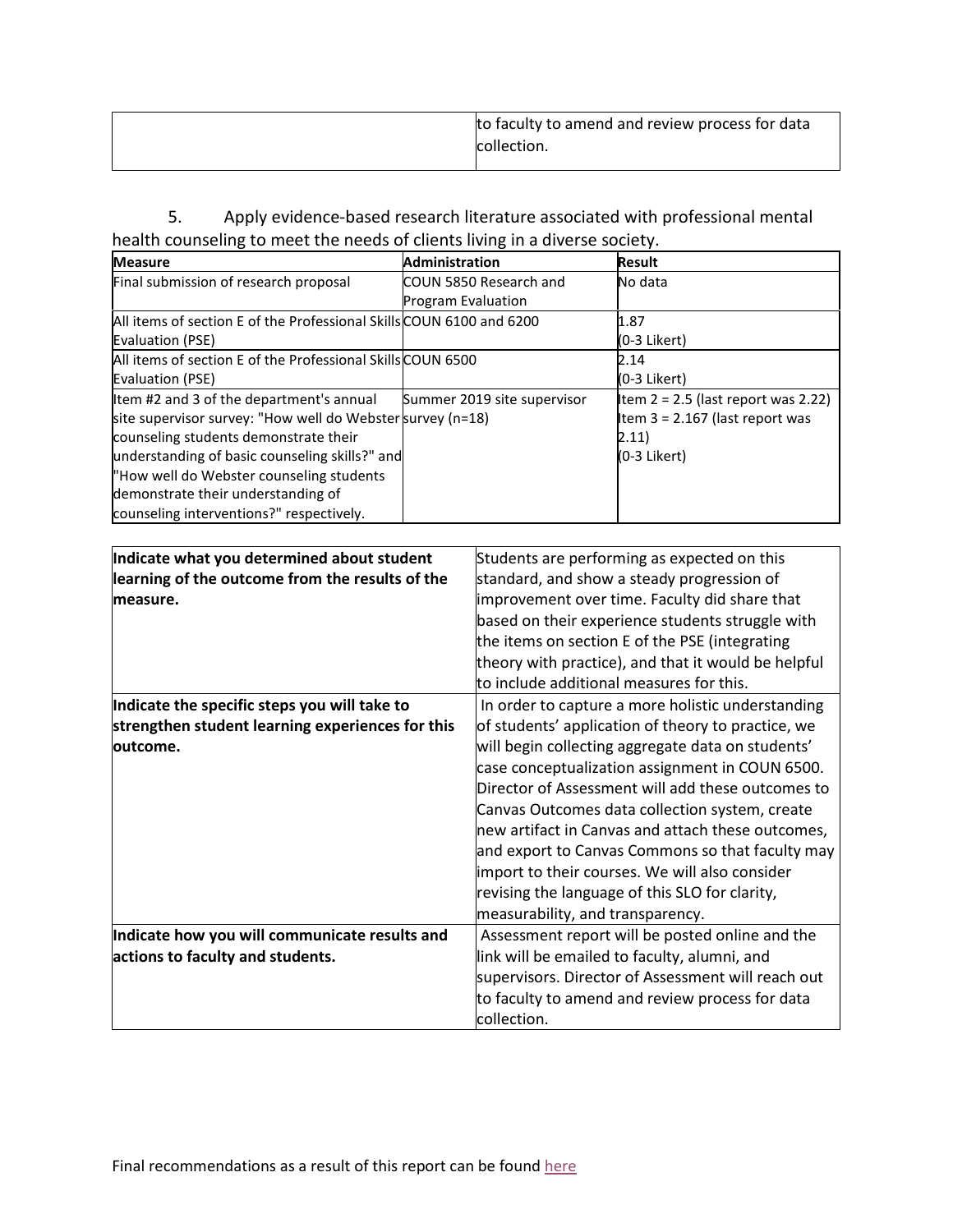6. Implement diagnostic tools appropriate for mental health counseling professionals to diagnosis disorders in diverse clients. (CMHC specialty; CACREP 2016 CHMC specialty)

| <b>Measure</b>                                  | <b>Administration</b>     | <b>Result</b>  |
|-------------------------------------------------|---------------------------|----------------|
| Item D.5. of the Professional Skills Evaluation | <b>COUN 6100 and 6200</b> | 1.62           |
| (PSE), which asks how well a student            |                           | $(0-3$ Likert) |
| "Demonstrates understanding of the DSM and      |                           |                |
| clinical application."                          |                           |                |
| Item D.5, of the Professional Skills Evaluation | <b>COUN 6500</b>          | 2.06           |
| (PSE), which asks how well a student            |                           | $(0-3$ Likert) |
| "Demonstrates understanding of the DSM and      |                           |                |
| clinical application."                          |                           |                |

| Indicate what you determined about student       | Students are performing as expected on this          |
|--------------------------------------------------|------------------------------------------------------|
| learning of the outcome from the results of the  | standard, though we need more complete data          |
| measure.                                         | since this individual PSE item is not sufficient for |
|                                                  | this SLO.                                            |
| Indicate the specific steps you will take to     | We will begin collecting aggregate data on           |
| strengthen student learning experiences for this | students' performance on the final                   |
| loutcome.                                        | psychodiagnostic case study packet in COUN 5230.     |
|                                                  | Additionally, the rubric items concerning diagnosis  |
|                                                  | on the case conceptualization in COUN 6500 will      |
|                                                  | lalso feed into this SLO. We will also consider      |
|                                                  | revising the language of this SLO for clarity,       |
|                                                  | measurability, and transparency.                     |
| Indicate how you will communicate results and    | Assessment report will be posted online and the      |
| actions to faculty and students.                 | link will be emailed to faculty, alumni, and         |
|                                                  | supervisors. Director of Assessment will reach out   |
|                                                  | to faculty to review process for data collection.    |

#### **Success and retention**

Faculty discussed difficulty of obtaining clear, reliable data on graduation rate from Office of Institutional Effectiveness (OIE) due to inconsistent definitions of full-time and part-time students, continuous enrollment, success, and retention. Director of Assessment will collaborate with OIE staff to get better clarity on this matter. Faculty discussed typical barriers to success and retention, and recommended incorporating scaling questions about these into our admissions interviews to determine prospective students' preparedness to address such barriers were they to impact their study. This would also serve to strengthen the "informed consent" we give to prospective students about the potential burdens of graduate study in a clinical program.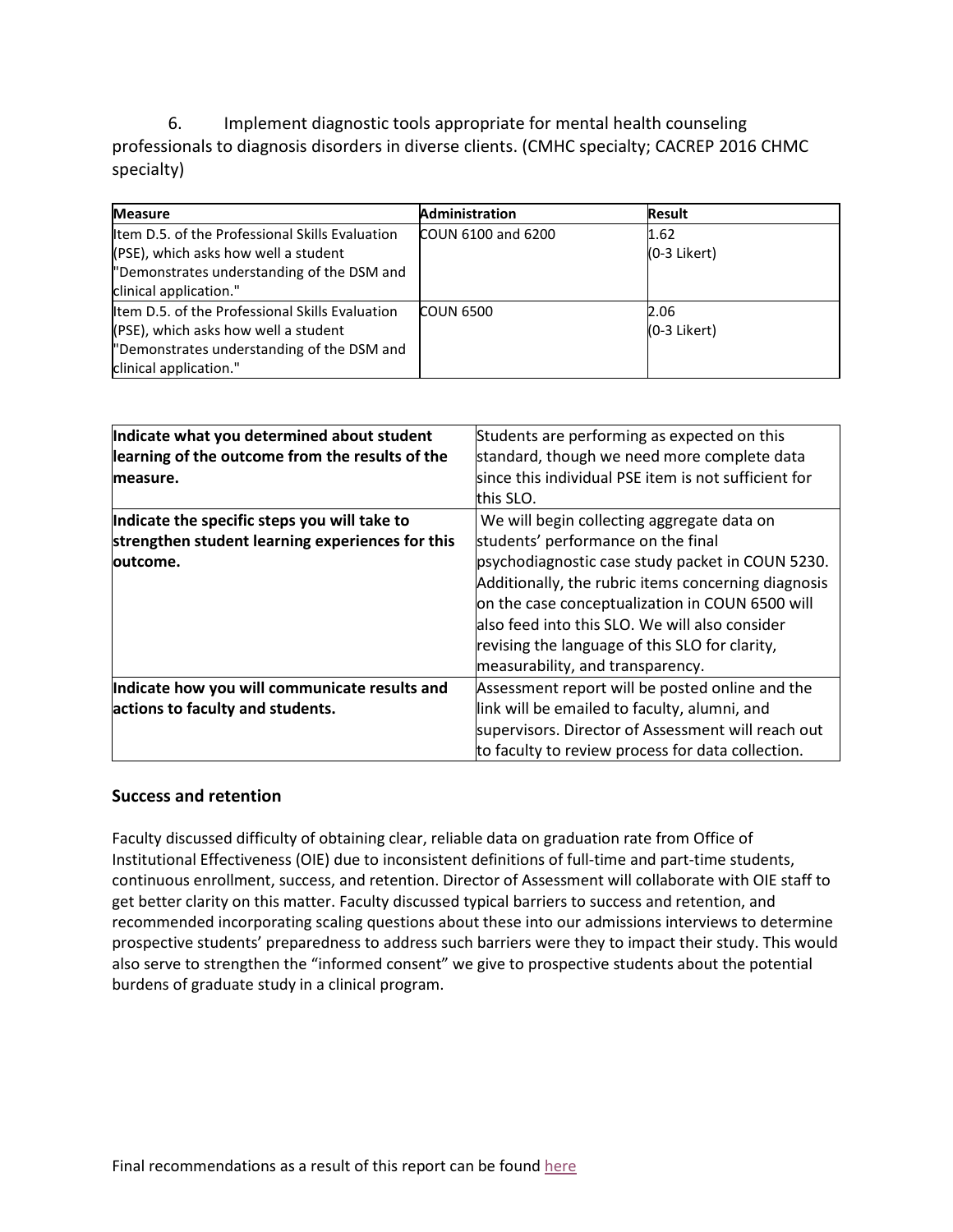### **Demographic data**

| Gender and Race/Ethnicity of AY1819 MA Counseling w/ Emp in CMHC Applicants, WEBG |        |             |                |              |  |
|-----------------------------------------------------------------------------------|--------|-------------|----------------|--------------|--|
| Race/Ethnicity                                                                    | Female | <b>Male</b> | <b>Unknown</b> | <b>Total</b> |  |
| <b>Black or African</b><br>American                                               |        |             |                | 11           |  |
| Hispanic or Latino                                                                |        |             |                | 31           |  |
| Two or more races                                                                 |        |             |                |              |  |
| <b>Unknown</b>                                                                    |        |             |                |              |  |
| White                                                                             | 41     | 10          |                | 52           |  |
| <b>Total</b>                                                                      | 54     | 15          |                | 70           |  |

| Gender and Race/Ethnicity of AY1718 MA Counseling w/ Emp in CMHC Enrollees WEBG |        |      |              |  |  |
|---------------------------------------------------------------------------------|--------|------|--------------|--|--|
| Race/Ethnicity                                                                  | Female | Male | <b>Total</b> |  |  |
| <b>Black or African American</b>                                                | 27     |      | 31           |  |  |
| Hispanic                                                                        | 4      |      | 6            |  |  |
| Two or more races                                                               |        |      |              |  |  |
| <b>Unknown</b>                                                                  | ∍      |      |              |  |  |
| White                                                                           | 46     | 14   | 60           |  |  |
| Total                                                                           | 81     | 21   | 102          |  |  |

# **Systematic follow-up studies**

### **NCE**

Results from on-campus NCE: 20/21 passed in AY 18-19 (October 2018 and April 2019 administrations) 95% pass rate. Our students outperformed the national average on all categories in the April 2019 administration, and either surpassed or remained within a standard deviation of the national average on all areas in the October administration.

#### **Site supervisors**

| Supervisors are surveyed every summer (N=18)                                                               |                              |  |  |  |  |
|------------------------------------------------------------------------------------------------------------|------------------------------|--|--|--|--|
|                                                                                                            |                              |  |  |  |  |
| 1. How confident are you in your Webster supervisees' general<br>understanding of counseling theories?     | $2.38$ (last report = 2.17)  |  |  |  |  |
| 2. How well do Webster counseling students demonstrate their<br>understanding of basic counseling skills?  | $2.5$ (last report = 2.22)   |  |  |  |  |
| 3. How well do Webster counseling students demonstrate their<br>understanding of counseling interventions? | $2.167$ (last report = 2.11) |  |  |  |  |
| 4. How well do Webster counseling students perform required<br>academic and clinical writing tasks?        | $2.72$ (last report = 1.94)  |  |  |  |  |

Final recommendations as a result of this report can be found [here](#page-10-0)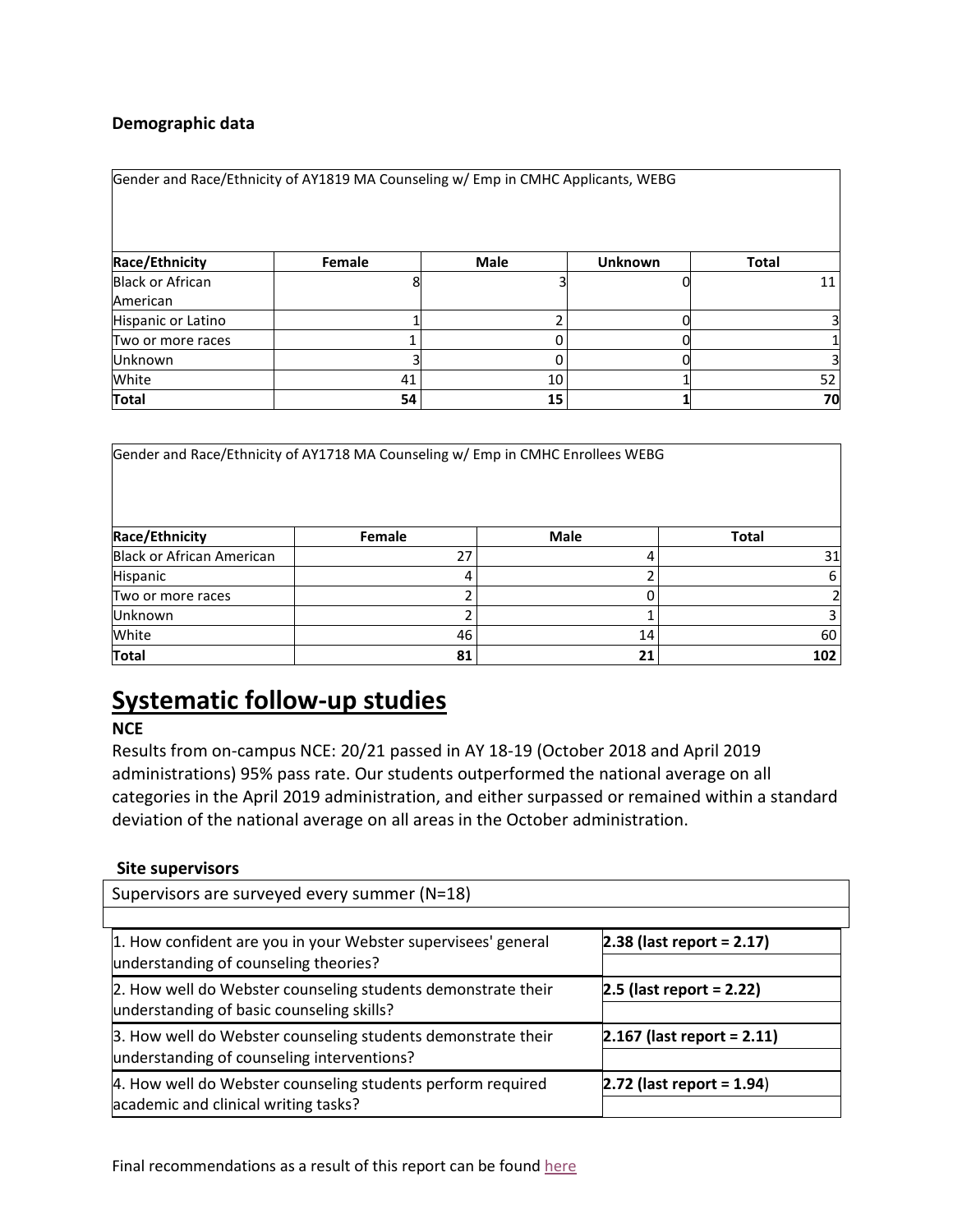| 5. How well do Webster counseling students demonstrate their ability 2.83 (last report = 2.33)                                    |                             |
|-----------------------------------------------------------------------------------------------------------------------------------|-----------------------------|
| to effectively communicate orally to colleagues, supervisor(s), and<br>other staff members?                                       |                             |
| 6. How well are Webster counseling students prepared for practicum<br>and/or internship placement in your clinical setting?       | $2.61$ (last report = 2.22) |
| 7. How confident are you in Webster counseling students' ability to<br>make ethical decisions related to counseling?              | $2.72$ (last report = 2.33) |
| 8. How open are Webster counseling students to supervision and<br>constructive criticism?                                         | $2.89$ (last report = 2.44) |
| 9. How willing would you be to supervise another student from the<br>Department of Professional Counseling at Webster University? | $2.61$ (last report = 2.39) |

### **Qualitative responses to the prompt: "Please list any additional comments that you feel would be useful"**

Supervisors' qualitative responses to the questionnaire were generally favorable, but one indicated a desire for students to have more flexibility to work in the field (e.g. home visits, appointments at alternative locations such as school settings, correctional facilities, or hospitals). The clinical team will consider this recommendation and work on writing policy for this, since it reflects a legitimate need for practicing professionals.

### **Employers of graduates**

We get names and contact information from a survey that we send to our alumni each summer. This year we sent the survey to 28 alumni who graduated during the 2017-18 school year, and of those 2 completed it. Both of those individuals provided contact information for their current employers, and of those, both employers responded to the survey. On both the alumni survey and the employer survey, feedback was sought multiple times through a personalized e-mail, in which the purpose of the survey was explained and examples were given of how this information is used. 

| 1. How confident are you in your Webster alumni's general understanding of                               |     |
|----------------------------------------------------------------------------------------------------------|-----|
| counseling theories?                                                                                     |     |
| 2. How well do Webster counseling alumni demonstrate their understanding of                              | В   |
| basic counseling skills?                                                                                 |     |
| 3. How well do Webster counseling alumni demonstrate their understanding of<br>counseling interventions? | 2.5 |
|                                                                                                          |     |
| 4. How well do Webster counseling alumni perform required clinical writing                               |     |
| tasks?                                                                                                   |     |
| 5. How well do Webster counseling alumni demonstrate their ability to effectively $2.5$                  |     |
| communicate orally to colleagues, supervisor(s), and other staff members?                                |     |
| 6. How well are Webster counseling alumni prepared work in your clinical                                 | 2.5 |
| setting?                                                                                                 |     |
| 7. How confident are you in Webster counseling alumni's ability to make ethical                          | В   |
| decisions related to counseling?                                                                         |     |
| 8. How willing would you be to hire another alumnus from the Department of                               | 2.5 |
| Professional Counseling at Webster University?                                                           |     |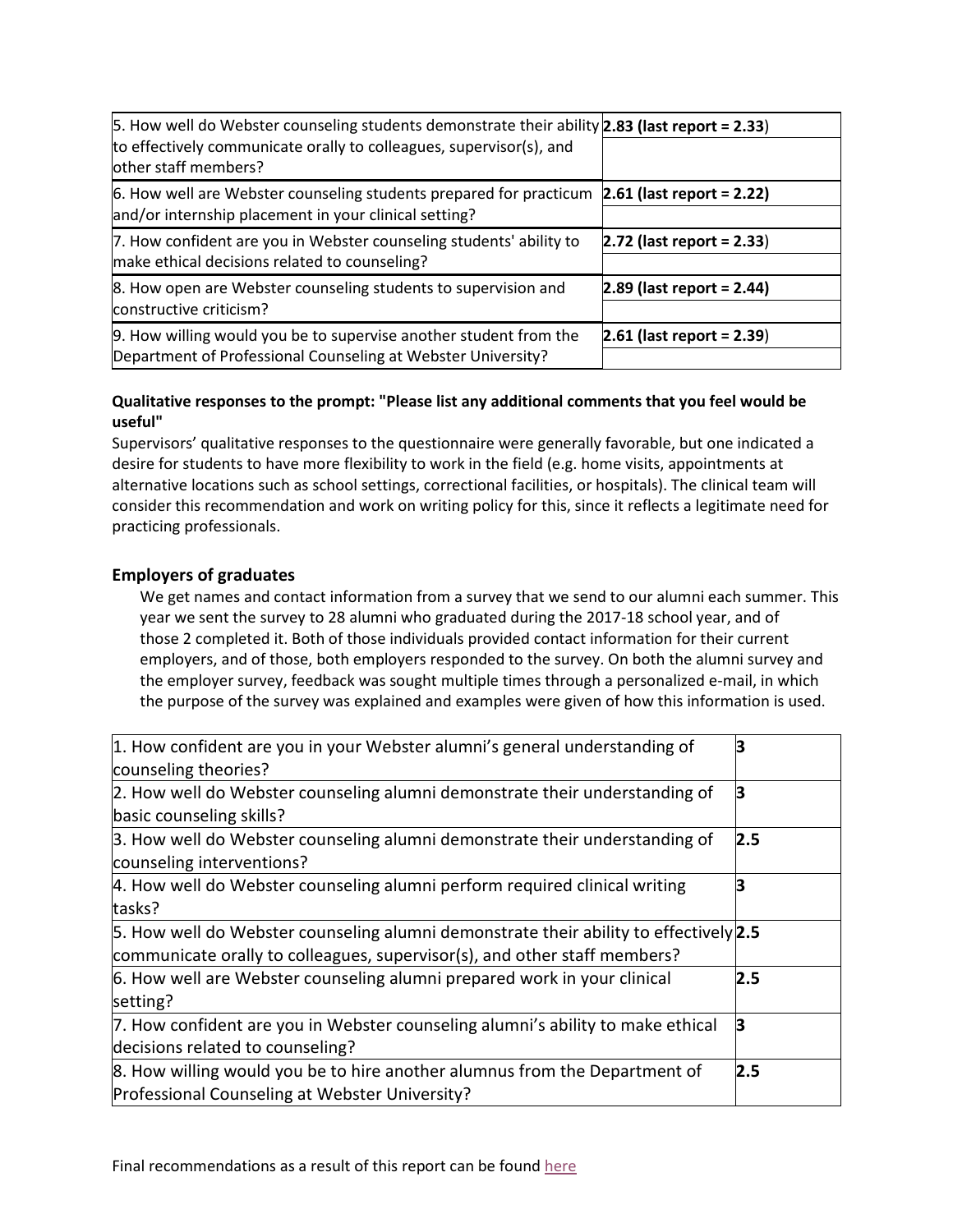### ============================================================= 2017-18 Outcomes Survey – WEBG

## Response Rates

| X.Program.Level F.Response.ProgramF.Response.Program.Responder F.Response.Percent |  |  |  |  |
|-----------------------------------------------------------------------------------|--|--|--|--|
|                                                                                   |  |  |  |  |

| <b>Overall Satisfaction</b><br><b>Overall Average</b><br><b>Questions</b><br>Applying to and being admitted by Webster<br>3.78<br>Initial orientation to Webster and my program of study<br>3.67<br>2.89<br>Academic advising<br>Registering for classes<br>3.67<br>Applying for and receiving financial aid<br>3.83<br>Paying tuition and fees<br>3.29<br>Accessing and using library resources<br>4.00<br>Using Webster technology to assist in my learning<br>3.88<br>Accessing and using the Writing Center<br>3.86<br>Assistance with career planning<br>2.60 | <b>GRAD</b> | 28 | 9 | 32.14 |
|--------------------------------------------------------------------------------------------------------------------------------------------------------------------------------------------------------------------------------------------------------------------------------------------------------------------------------------------------------------------------------------------------------------------------------------------------------------------------------------------------------------------------------------------------------------------|-------------|----|---|-------|
|                                                                                                                                                                                                                                                                                                                                                                                                                                                                                                                                                                    |             |    |   |       |
|                                                                                                                                                                                                                                                                                                                                                                                                                                                                                                                                                                    |             |    |   |       |
|                                                                                                                                                                                                                                                                                                                                                                                                                                                                                                                                                                    |             |    |   |       |
|                                                                                                                                                                                                                                                                                                                                                                                                                                                                                                                                                                    |             |    |   |       |
|                                                                                                                                                                                                                                                                                                                                                                                                                                                                                                                                                                    |             |    |   |       |
|                                                                                                                                                                                                                                                                                                                                                                                                                                                                                                                                                                    |             |    |   |       |
|                                                                                                                                                                                                                                                                                                                                                                                                                                                                                                                                                                    |             |    |   |       |
|                                                                                                                                                                                                                                                                                                                                                                                                                                                                                                                                                                    |             |    |   |       |
|                                                                                                                                                                                                                                                                                                                                                                                                                                                                                                                                                                    |             |    |   |       |
|                                                                                                                                                                                                                                                                                                                                                                                                                                                                                                                                                                    |             |    |   |       |
|                                                                                                                                                                                                                                                                                                                                                                                                                                                                                                                                                                    |             |    |   |       |
|                                                                                                                                                                                                                                                                                                                                                                                                                                                                                                                                                                    |             |    |   |       |

## Enhanced Ability

| <b>Questions</b>                                                           | <b>Overall Average</b> |
|----------------------------------------------------------------------------|------------------------|
| Apply the knowledge and skills gained from my Webster experience           | 3.67                   |
| Acquire job- or work-related knowledge and skills                          | 3.44                   |
| Articulate my own values, beliefs, and ways of thinking and the influences | 3.56                   |
| on them                                                                    |                        |
| Interact effectively with people whose backgrounds and perspectives differ | 3.78                   |
| from my own                                                                |                        |
| Understand multiple worldviews and experiences                             | 3.89                   |
| Reach my potential academically                                            | 3.44                   |
| Reach my potential professionally                                          | 3.44                   |
| Continue to learn and to develop my strengths and talents                  | 3.78                   |
| <b>WU Experience</b>                                                       |                        |

| <b>Questions</b>                                 | <b>Overall Average</b> |
|--------------------------------------------------|------------------------|
| I was encouraged to interact with other students | 3.75                   |
| I was encouraged to interact with my instructors | 3.67                   |
| I felt respected as a learner                    | 3 1 1                  |

### Employment

| <b>Questions</b>                                                        | <b>Overall Average</b> |
|-------------------------------------------------------------------------|------------------------|
| My current employment is related to my Webster degree or certificate    | 2.60                   |
| My Webster experience has helped me prepare for or advance in my career | 3.00                   |
| <b>Program of Study</b>                                                 |                        |
| <b>Questions</b>                                                        | <b>Overall Average</b> |
| The student learning outcomes were clear to me                          | 3.67                   |

The student learning outcomes were clear to me 3.67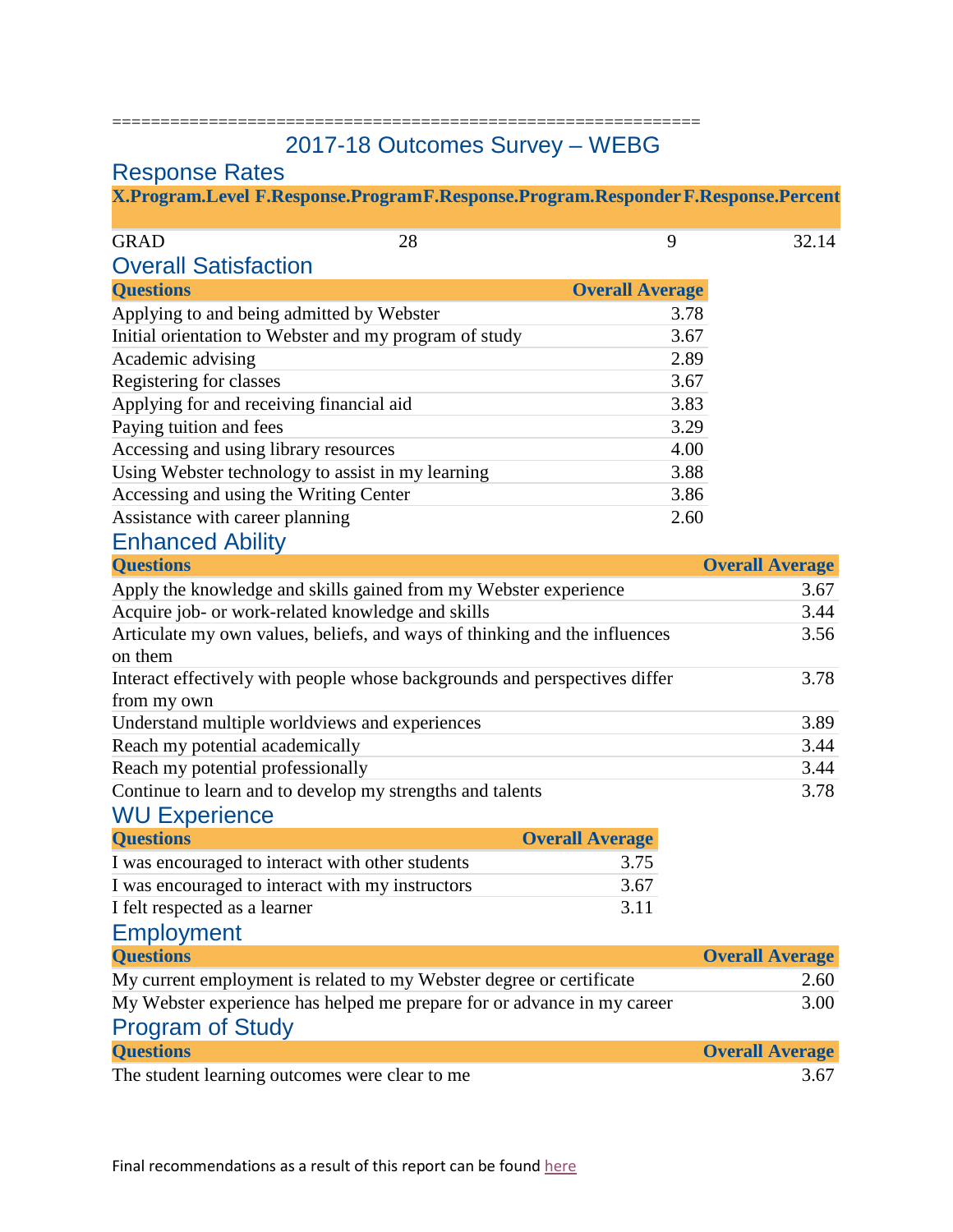| I understood how the courses helped me to achieve the student learning    | 3.78 |
|---------------------------------------------------------------------------|------|
| outcomes                                                                  |      |
| I understood the ways concepts could be applied to practice               | 3.56 |
| I recognized how concepts in one course related to those in other courses | 3.78 |
| I was able to link new concepts to my prior knowledge                     | 3.89 |
| I perceived connections between my program of study and the world around  | 3.56 |
| me                                                                        |      |

## WU Satisfaction

| <b>Questions</b>                                                   | <b>Overall Average</b> |
|--------------------------------------------------------------------|------------------------|
| I would recommend Webster to a colleague, friend, or family member | 3.25                   |
| I consider the investment I made in my Webster program worthwhile  | 3.50                   |

### Position Level

| <b>Position Level</b>               | # of Responses |
|-------------------------------------|----------------|
| Mid-Level                           |                |
| Entry Level                         |                |
|                                     |                |
| Prefer not to answer/Not Applicable |                |

## COUN Enhanced Ability

| <b>Questions</b>                                                                                           | <b>Overall Average</b> |
|------------------------------------------------------------------------------------------------------------|------------------------|
| Overall, I am satisfied with the program and curriculum                                                    | 3.62                   |
| Use a variety of basic and advanced counseling skills in sessions with my<br>clients                       | 3.71                   |
| Identify and address legal, ethical, and professional issues in counseling                                 | 3.75                   |
| Work effectively with clients from diverse backgrounds                                                     | 3.88                   |
| Identify and work effectively with developmental issues clients typically<br>encounter across the lifespan | 3.62                   |
| Address client's career-related concerns                                                                   | 3.43                   |
| Effectively facilitate group counseling sessions                                                           | 3.50                   |
| Conceptualize how family dynamics affect my clients                                                        | 3.62                   |
| Select, administer, and interpret assessment instruments relevant to my<br>intended area of practice       | 3.25                   |
| Understand a variety of methods commonly used to conduct research and<br>program evaluation                | 3.50                   |

## Employment Industry

| <b>Primary Activity</b>                                                                             | # of Responses |
|-----------------------------------------------------------------------------------------------------|----------------|
| Education & Training                                                                                |                |
| Accounting, Finance, Insurance, & Real Estate                                                       |                |
| Human Services (Counseling & Mental Health Services, Family & Community<br>Services, Personal Care) |                |
| Unknown                                                                                             | フフ             |